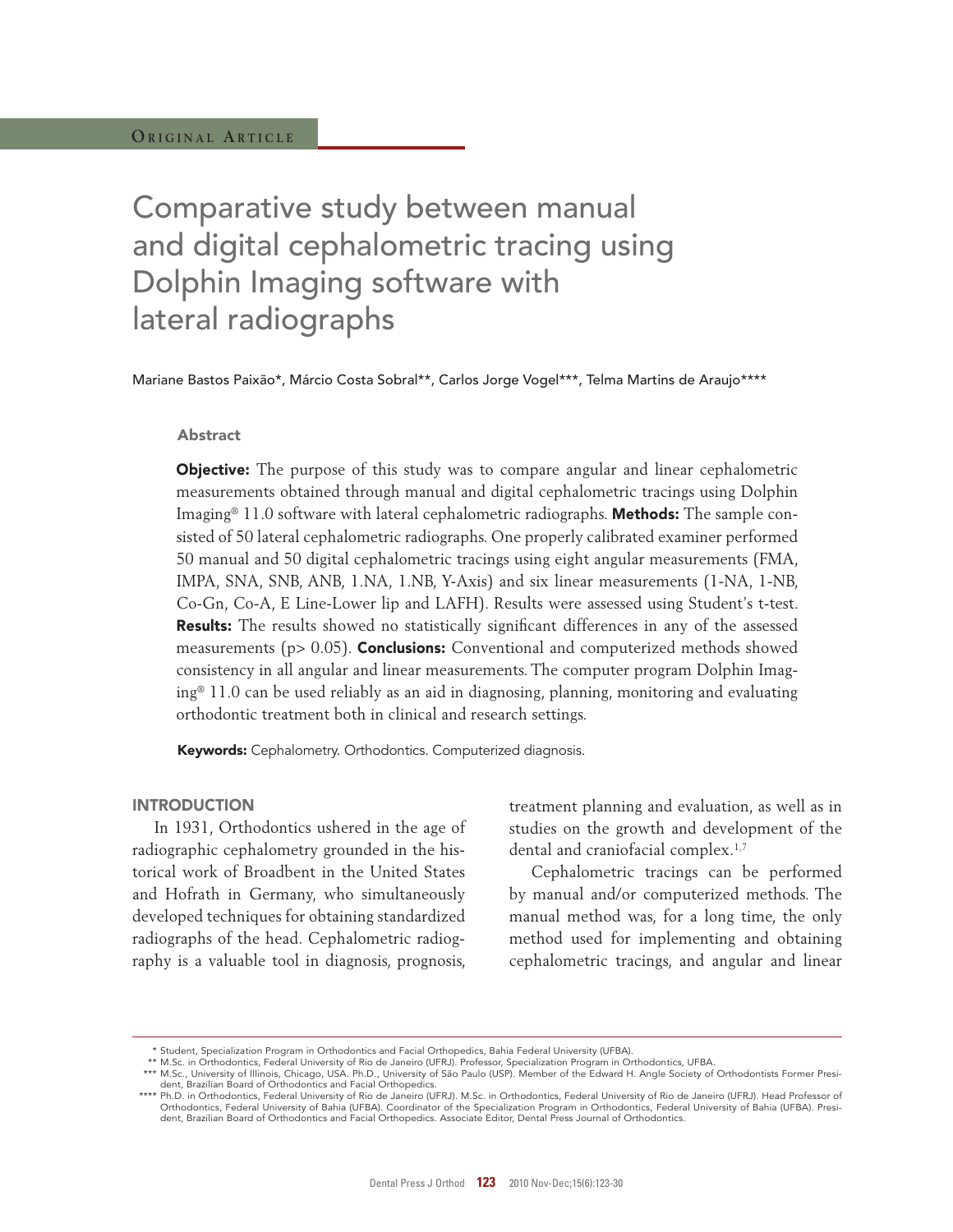measurements required for their interpretation. The main disadvantage of this method lies in the fact that it is relatively time-consuming, particularly for orthodontists.<sup>5,27</sup>

Continuous technological advances in computing combined with scientific advances in dental radiology resulted in the development of computer programs designed to perform cephalometric tracings and measurements, and different types of analysis. Therefore, in the late '60s and early '70s cephalograms began to take center stage as computers played an increasingly key role in the search for quantitative information regarding orthodontic diagnosis and events associated with craniofacial growth and development.<sup>27</sup> A substantial number of programs are available in the domestic and international market offering a wide array of features and variable prices.<sup>15</sup> They have been widely used in orthodontics, especially for storing documentation and facilitating cephalometric tracings.<sup>18</sup> It is undeniable that Orthodontics has benefitted more than any other dental specialty from computerization in structuring and developing its activities while incorporating computer resources to acquire and use information quickly and efficiently.<sup>21</sup> But given the constant refinement of both software and hardware, it is important for professionals to update their knowledge on an ongoing basis, since computer updates and upgrades are incontestable.

In 1994, during the 2nd Symposium on Computers in Orthodontics, held during the 9th Brazilian SPO Orthodontic Conference, Dolphin Imaging software was first introduced in Brazil. This computer program features high technology and works with cutting-edge graphics software. It provided an alternative way to perform cephalometric tracings without using conventional cephalometric radiographs and therefore paved the way for the use of 3D Cephalometry.<sup>19</sup> It can perform more than 120 different linear and angular cephalometric analyses, all widely used in Orthodontics and Surgery. Dolphin Imaging software and the emergence of cone beam CT (CBCT) were pioneers in the processing of DICOM files (CT scans) and corresponding 3D cephalometric volumetric and cephalometric measurements in Dentistry.14 Today, images acquired through CT scans provide 100% reliably accurate measurements. This diagnostic and planning technology is available in major centers worldwide. In the United States this program is widely used by orthodontists and surgeons, attesting to its quality and credibility. In Brazil there are approximately 129 users. This limitation is due to the high cost of the program in view of the country's current socioeconomic reality.

Computer technology has brought to dental practice easier archiving while facilitating the search of administrative and financial information. It has also strengthened the communication channels between professionals and patients by providing information, guidance, documentation images and photographs. The manipulation of these images made it possible to develop computer presentations in programs like Microsoft PowerPoint and others, broadening their use in courses and conferences.12,19

There is no escaping modernization and the great benefits this digital evolution has to offer. Since the cephalometric analysis method is frequently used by orthodontists and researchers and due to continuous advances in Cephalometric software, the need was felt to assess and compare the accuracy of cephalograms by manual methods and digital imaging using Dolphin® 11.0 software (Dolphin Imaging and Management Solutions, Chatsworth, Calif.).

# MAtERIAL AnD MEtHODS

This cross-sectional study used a random sample of 50 cephalograms of 23 male and 27 female subjects with permanent dentition (up to second molars) with a mean age of 18 years and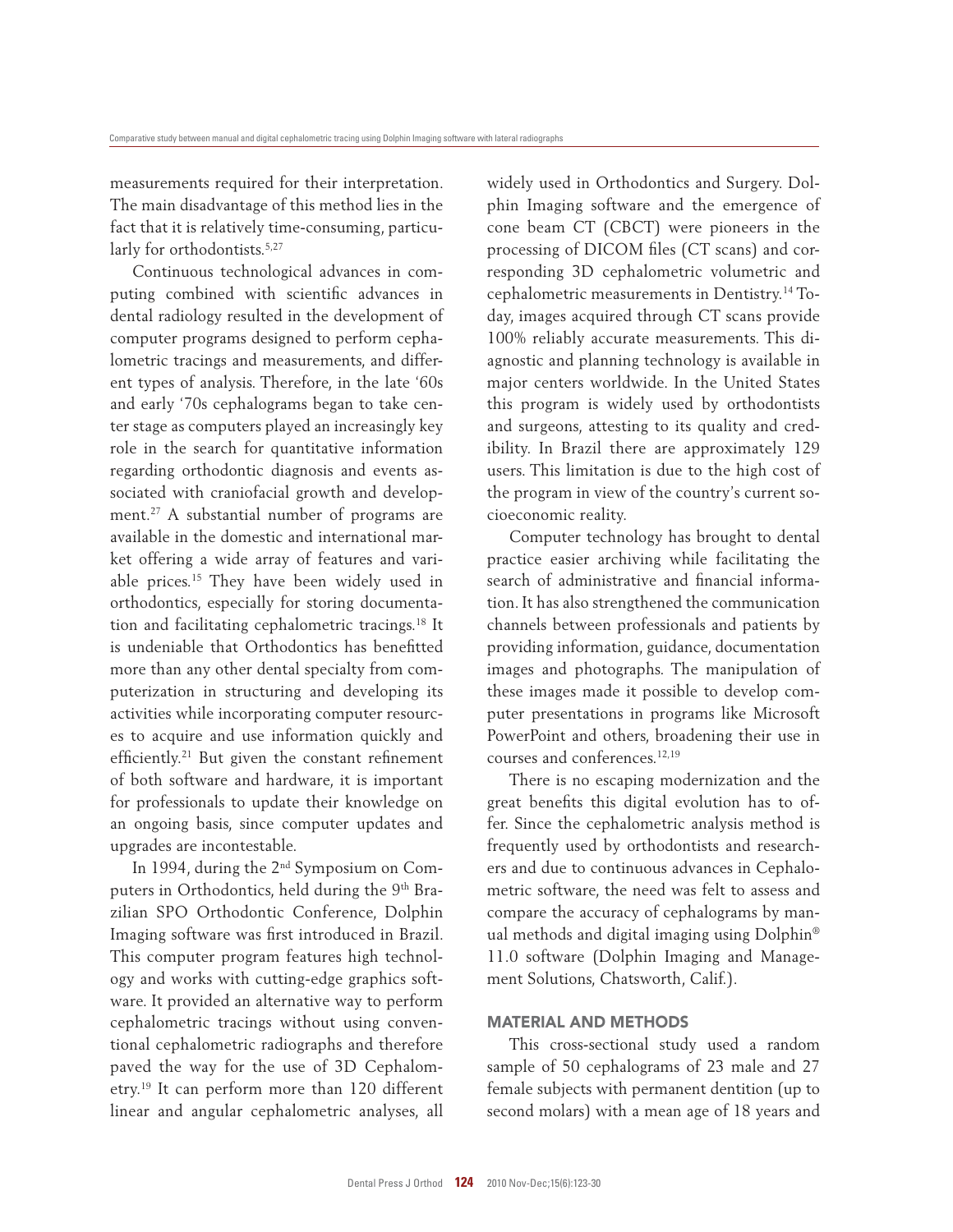four months. These tests were requested prior to treatment as part of the diagnostic elements from the archives of the Professor José Édimo Soares Martins Specialization Program in Orthodontics and Dentofacial Orthopedics, School of Dentistry, Federal University of Bahia (FOUFBA).

These lateral radiographs were obtained in the same radiological clinic and were performed with the patient's head immobilized by a cephalostat guided by the Frankfort Horizontal plane, parallel to the ground and perpendicular to the mid-sagittal plane.

# Manual method

After sample selection, a single examiner performed the cephalometric tracings manually. The radiographs were divided into five groups of ten to avoid examiner fatigue during the course of anatomical tracing and landmark marking needed for the study. These were performed over a period of ten days and then the cephalometric measurements were taken. A sheet of Ultraphan transparent tracing paper (3M Unitek,® Campinas, São Paulo, Brazil) measuring 8X10-in and 0.003-in thickness was placed over each tooth, and the tracings were performed using a mechanical pencil (Pentel,® São Paulo, Brazil) with 0.5 mm thick lead. Despite the existence of a large amount of detail that could be traced, only those structures that proved important to this study were reproduced. Left-side anatomical structures were drawn as they exhibit less distortion and also because the computer program (Dolphin Imaging® 11, Management Solutions, Chatsworth, CA) does not trace bilateral structures.

The cephalogram determined the contours of the following structures: Anterior limit of the frontal bone, frontonasal suture, nasal bones, orbit (with its posterior and inferior contours), mechanical porion, sella turcica, clivus, bony palate (traced from the anterior nasal spine to the posterior nasal spine), anterior contour of the maxilla, mandibular condyle, posterior border of mandibular ramus, lower border of mandibular body, anterior and posterior contours of the symphysis, upper and lower central incisors (which were more proclined), all drawn with the aid of a template (3M Unitek®, Campinas, Sao Paulo, Brazil), and soft tissue profile (Fig 1).

After completion of the cephalograms using the manual and digital methods the following cephalometric landmarks were traced as described by Araújo<sup>2</sup> and Ferreira<sup>10</sup> and illustrated in Figure 1.

- Point S (Sella); point N (Nasion); point ANS (Anterior Nasal Spine); point Po (Porion); point Or (Orbitale); point A (Subspinale); point B (Supramentale); point Pog (Pogonion); Point Me (Menton); point Go (Gonion); point Gn (Gnathion); point Co (Condylion); point Pn (Nose tip), Li (Lower lip); point Pog' (Soft Tissue Pogonion).

Once the landmarks had been traced, the lines and planes, depicted in Figure 1, could be obtained.

For this evaluation 14 measurements were selected, eight angles derived from the Tweed<sup>26</sup>



FIGURE 1 - Points and lines used in the study.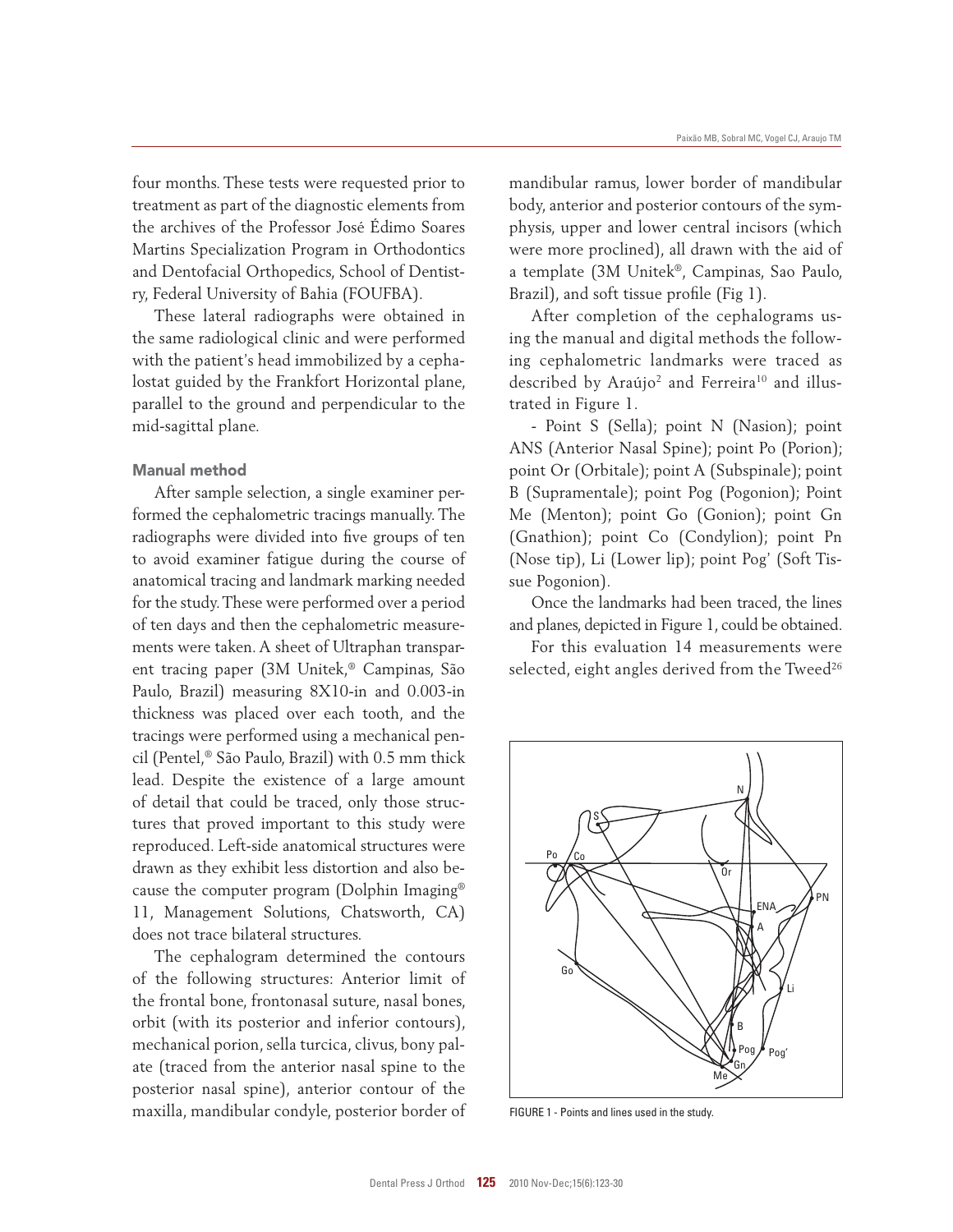(FMA and IMPA); Steiner<sup>23</sup> (SNA, SNB, ANB, 1. NA, 1. NB) and Downs<sup>9</sup> (Y axis) analyses, and six linear measurements taken from the Steiner,<sup>23</sup> (1-NA, 1-NB); McNamara,<sup>17</sup> (Co-Gn, Co-A, LAFH) and Ricketts<sup>20</sup> (LE-Li) analysis.

After performing the tracings, the angular and linear measurements were obtained with the aid of a protractor (ref. 701-401) (3M Unitek®, Campinas, São Paulo, Brazil). The data were then tabulated for subsequent statistical analysis.

# Digital methodology (Dolphin)

The 50 cephalometric radiographs were scanned into digital format using an HP Scanjet G4050 and exported to the Dolphin Imaging® 11.0 software (Dolphin Imaging and Management Solutions, Chatsworth, Calif.). An indicator was used (Dolphin® Radiographic Film Calibration Ruler) during image scanning to determine the amount of expansion and establish a proportion for the scanned images. The images were converted to JPEG format and saved with maximum quality with the Dolphin Imaging® 11.0 program. The file size of the final image was about 200Kb, with 200 dpi resolution. A 19" LCD 1550V flat screen monitor (Samsung®, São Paulo, Brazil) was used for viewing the images. When necessary, images were enhanced with brightness, contrast and magnification to identify areas with greater accuracy. The program illustrates all points and their tracing sequence, and allows users to magnify any specific areas.

In a first step, the researcher was properly calibrated by performing five sequential tracings until the technique was mastered. After calibration, 50 cephalometric tracings were performed using Dolphin Imaging® 11.0.

After scanning the radiographs and registering the patients a specific analysis, called MB analysis, was developed especially for use in this study. This analysis encompasses the following steps: 1) Selecting the cephalometric radiograph, 2) Clicking on the command "digitize", 3) Running the custom analysis editor, 4) Selecting the option "Single Analysis" to create a custom analysis (Fig 2) based on the linear and angular measures proposed by Tweed, Steiner, Downs, McNamara, Ricketts, as mentioned above.

The 42 cephalometric landmarks required by MB analysis were traced and digitized using Dolphin Imaging® 11.0 software.

Before implementing the digital tracings it was essential to determine the start and end points of the ruler (100 mm) with the purpose of rendering the actual size of each radiographic image (Fig 3).

The program illustrates all points and their tracing sequence, and allows users to magnify any specific areas (Fig 4).

By joining the above points the digital tracings were performed and linear and angular values obtained (Fig 5), which were accessed automatically by selecting the "Meas" (measures) button. Subsequently these values were treated statistically.

#### Statistical analysis

# Data analysis

Evaluation of statistical differences between angular and linear measurements by the manual and digital methods was performed using Minitab software, version 14, and applying Student's t-test. Intraexaminer error was assessed by means of ten new, randomly selected tracings (five manual and five digital) after 20 days. The data obtained at T1 and T2 were compared using Student's t-test.

### RESULTS

Intraexaminer error results showed no statistically significant difference at T1 and T2, as depicted in Tables 1 and 2.

Comparison of angular and linear measurements between the digital and manual groups is described in Tables 3 and 4.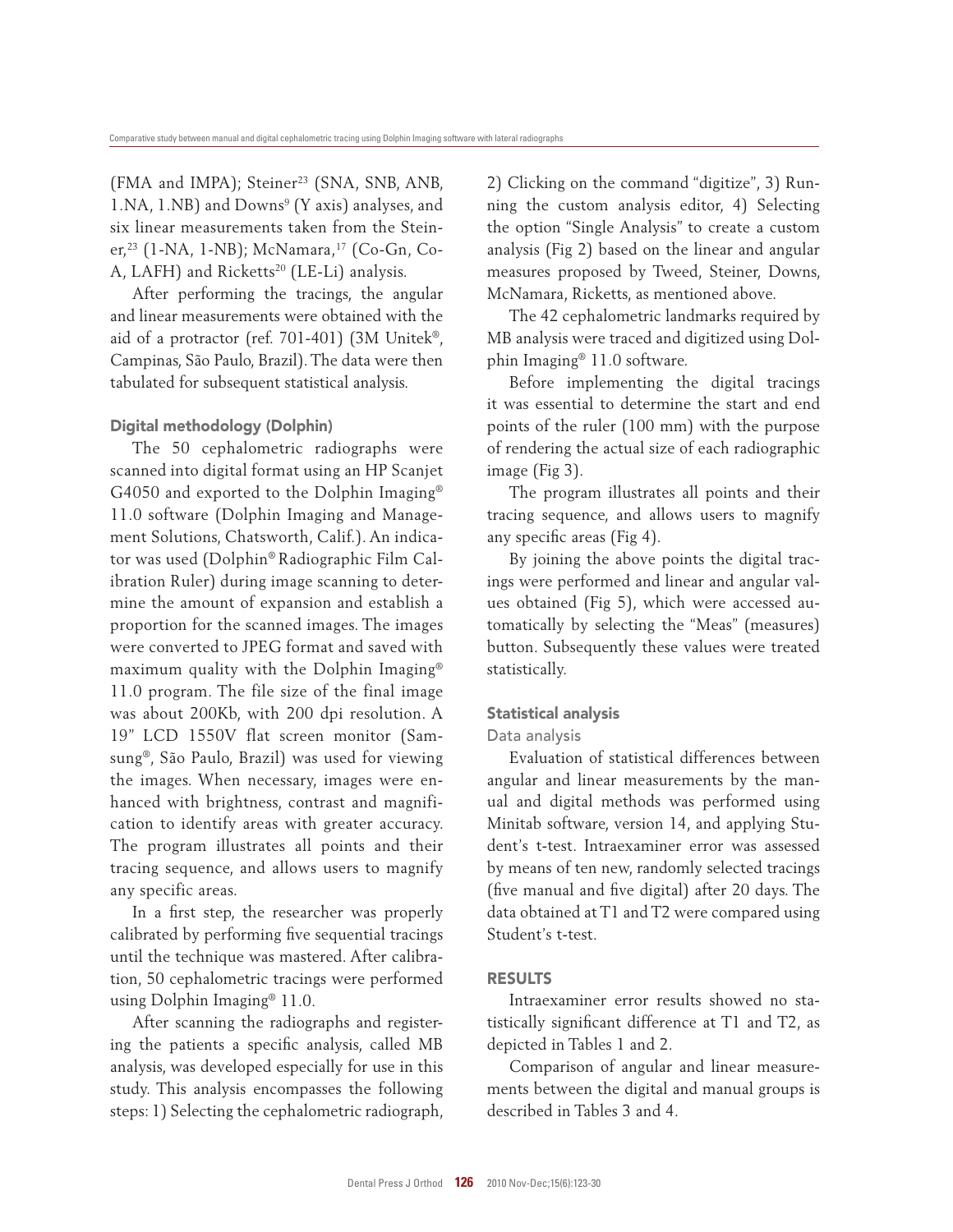

FIGURE 2 - Creating a custom analysis using the "Single Analysis" option.



FIGURE 4 - Determining the points and performing the cephalometric tracing.



FIGURE 5 - Tracing and measurements generated by the program.

# **DISCUSSION**

Cephalometry has contributed countless benefits to scientific research and the development of Orthodontics.

According to Albuquerque-Júnior and Almei $da<sub>1</sub>$  examiners can interfere significantly with systematic effects, affecting the reproducibility of cephalometric values. Silveira and Silveira<sup>22</sup>



FIGURE 3 - Determining start and end points on the ruler (measurement standardization).

argue that one method to control errors in the replication of cephalometric measurements consists in calibrating examiners directly, and further suggest that such direct calibration be included in any scientific experiment. Tables 1 and 2 display a comparison between measurements taken by the examiner in manual and digital cephalometric tracings at different times (T1 and T2), showing that no statistically significant difference was found in any of the measurements in both groups.

These findings disagree with those of some authors1,3,16,25 who claim that in cephalometry error is a constant even when examiners have extensive experience.

In this study, the analysis of the results obtained when comparing the angular and linear cephalometric measurements taken in digital and manual tracings revealed values that were very close to the means and standard deviations, reflecting a nonsignificant p value for all magnitudes (Tables 3 and 4). These findings support those of Chen<sup>5</sup>, Correia et al<sup>8</sup> and Vasconcelos et al.<sup>27</sup> Conflicting results were found by other authors6,13 whose data showed statistically significant differences, although accepted in clinical practice.

Researches shows a significant difference in measurements involving maxillary incisors,<sup>25</sup>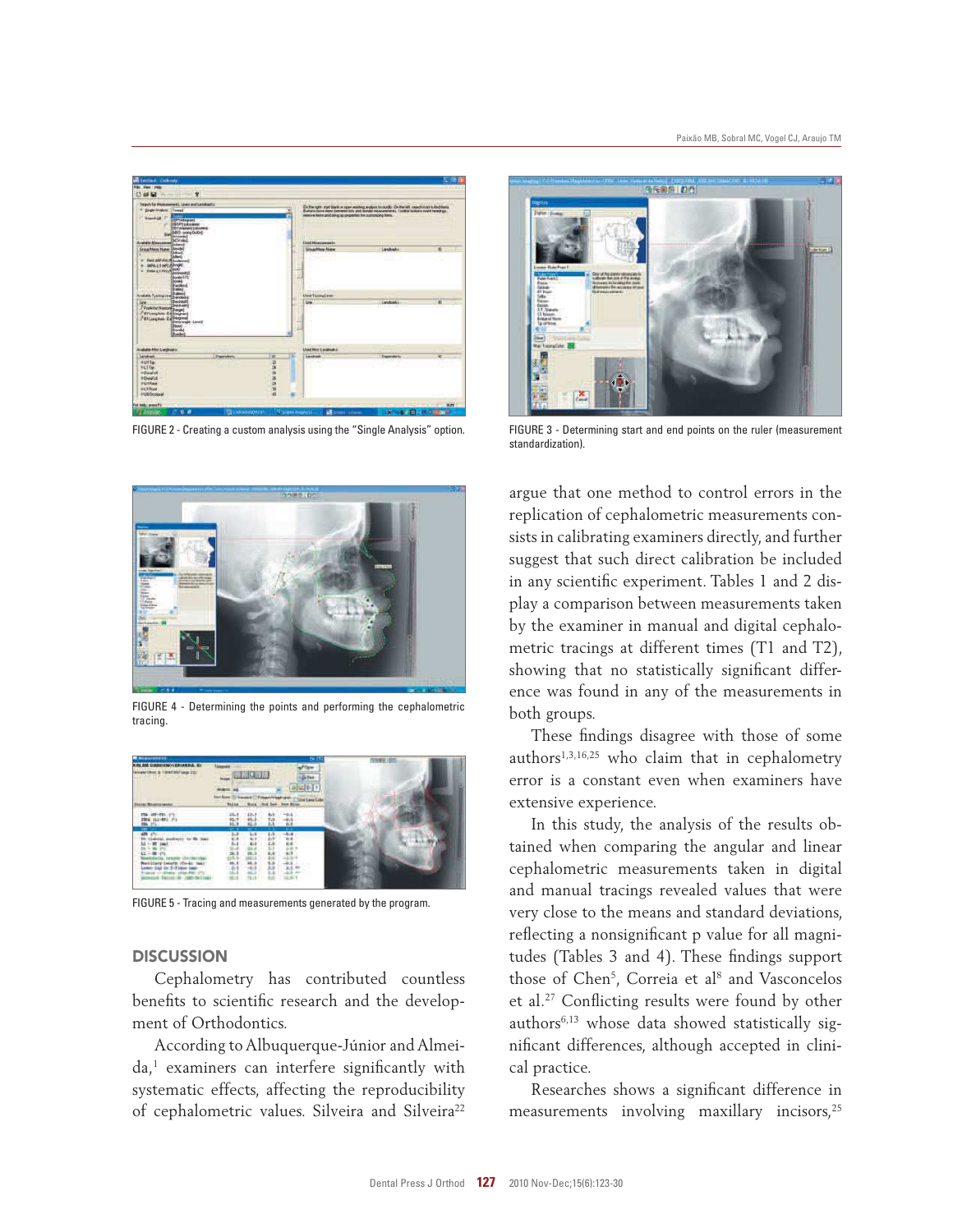TABLE 1 - Comparison between the means and standard-deviations of linear and angular measurements obtained from manual tracings at T1 and T2.

| <b>Variables</b> | <b>Manual</b><br>tracings<br>(T1) | <b>SD</b> | <b>Manual</b><br>tracings<br>(T2) | <b>SD</b> | p value |
|------------------|-----------------------------------|-----------|-----------------------------------|-----------|---------|
| <b>FMA</b>       | 26.80                             | 5.11      | 27.20                             | 5.40      | 0.908   |
| <b>IMPA</b>      | 95.40                             | 4.67      | 95.20                             | 4.21      | 0.945   |
| <b>SNA</b>       | 83.00                             | 5.29      | 83.00                             | 4.69      | 1.000   |
| <b>SNB</b>       | 77.50                             | 3.87      | 77.90                             | 3.29      | 0.865   |
| <b>ANB</b>       | 5.50                              | 2.69      | 5.10                              | 2.92      | 0.828   |
| 1.NA             | 21.8                              | 11.2      | 22.2                              | 12.6      | 0.959   |
| 1.NB             | 28.20                             | 7.92      | 29.60                             | 8.73      | 0.798   |
| Y Axis           | 59.70                             | 2.39      | 60.60                             | 1.52      | 0.503   |
| 1.NA             | 5.40                              | 2.88      | 5.40                              | 3.85      | 1.000   |
| 1.NB             | 6.80                              | 3.47      | 6.60                              | 3.21      | 0.927   |
| Co-Gn            | 129.90                            | 9.09      | 131.10                            | 9.26      | 0.842   |
| $Co-A$           | 102.10                            | 1.67      | 102.40                            | 2.07      | 0.808   |
| LE-Li            | 1.50                              | 3.64      | 1.30                              | 3.75      | 0.934   |
| LAFH             | 79.30                             | 8.25      | 78.80                             | 8.56      | 0.928   |

TABLE 3 - Comparison between the means and standard-deviations of angular measurements obtained from manual and computerized tracings.

| <b>Variables</b> | <b>Manual</b><br>mean (SD) | <b>Dolphin</b><br>mean (SD) | p value     |
|------------------|----------------------------|-----------------------------|-------------|
| <b>FMA</b>       | 27.46 (5.33)               | 27.59(5.11)                 | $0.90$ n.s. |
| <b>IMPA</b>      | 96.27 (7.35)               | 95.50 (7.73)                | $0.61$ n.s. |
| <b>SNA</b>       | 82.75 (3.63)               | 82.56 (3.61)                | $0.78$ n.s. |
| <b>SNB</b>       | 78.75 (3.49)               | 78.55 (3.43)                | $0.77$ n.s. |
| <b>ANB</b>       | 3.99(2.86)                 | 4.00(2.84)                  | $0.98$ n.s. |
| 1.NA             | 27.73 (8.91)               | 26.95 (8.90)                | $0.66$ n.s. |
| 1.NB             | 30.96 (7.20)               | 30.06 (7.66)                | $0.54$ n.s. |
| Y Axis           | 59.57 (4.02)               | 60.15 (3.98)                | $0.47$ n.s. |

TABLE 2 - Comparison between the means and standard-deviations of linear and angular measurements obtained from digital tracings at T1 and T2.

| <b>Variables</b> | <b>Digital</b><br>tracings<br>(T1) | <b>SD</b> | <b>Digital</b><br>tracings<br>(T2) | <b>SD</b> | p value |
|------------------|------------------------------------|-----------|------------------------------------|-----------|---------|
| <b>FMA</b>       | 27.3                               | 5.17      | 26.88                              | 5.61      | 0.88    |
| <b>IMPA</b>      | 94.04                              | 4.10      | 93.46                              | 2.7       | 0.80    |
| <b>SNA</b>       | 82.14                              | 5.78      | 82.02                              | 4.6       | 0.97    |
| <b>SNB</b>       | 77.52                              | 3.67      | 77.54                              | 3.5       | 0.99    |
| <b>ANB</b>       | 5.22                               | 2.82      | 4.46                               | 3.25      | 0.71    |
| 1.NA             | 20.76                              | 11.12     | 21.34                              | 13.4      | 0.94    |
| 1.NB             | 27.94                              | 7.81      | 26.76                              | 6.75      | 0.80    |
| Y Axis           | 60.28                              | 8.09      | 60.4                               | 2.72      | 0.95    |
| $1-NA$           | 5.82                               | 3.27      | 6.72                               | 4.6       | 0.73    |
| $1-NB$           | 6.92                               | 3.52      | 6.8                                | 3.13      | 0.96    |
| Co-Gn            | 130.38                             | 8.91      | 130.66                             | 9.72      | 0.96    |
| Co-A             | 101.62                             | 3.07      | 100.22                             | 1.87      | 0.44    |
| LE-Li            | 1.96                               | 2.65      | 1.98                               | 3.17      | 0.99    |
| LAFH             | 80.04                              | 8.09      | 60.4                               | 7.96      | 0.92    |

LE-Li = E Line-Lower lip. (n.s.=non-significant, p>0.05).

TABLE 4 - Comparison between the means and standard-deviations of linear measurements obtained from manual and computerized tracings.

| <b>Variables</b> | <b>Manual</b><br>mean (SD) | <b>Dolphin</b><br>mean (SD) | p value     |
|------------------|----------------------------|-----------------------------|-------------|
| 1.NA             | 8.23(3.20)                 | 8.02(3.22)                  | $0.74$ n.s. |
| 1.NB             | 7.97(3.44)                 | 7.91(3.41)                  | $0.92$ n.s. |
| $Co-Gn$          | 125.37 (7.55)              | 125.09 (7.81)               | $0.85$ n.s. |
| $C_0 - A$        | 96.29 (5.22)               | 95.68 (5.71)                | $0.57$ n.s. |
| LAFH             | 74.11 (7.37)               | 74.45 (7.41)                | $0.81$ n.s. |
| LE-Li            | 2.12(3.76)                 | 2.53(3.56)                  | $0.57$ n.s. |

(n.s.=non-significant, p>0.05). (n.s.=non-significant, p>0.05).

mandibular incisors,<sup>1</sup> or both.<sup>3,16</sup> Brangeli et al<sup>3</sup> and Martins et al<sup>16</sup> argued that dental structures are difficult to locate and measurements of such structures have low reliability in both methods (manual and digital). In this study, the smallest p values were found in the Y-axis (p=0.47) and in incisor-related angular measurements (1.NB p=0.54, IMPA p=0.61; and 1.NA p=0.61), as shown in Table 3, but can still be considered reliable in both evaluation methods.

The lower reliability observed in the Y-axis angle was also found in a similar investigation conducted by Chen et al,<sup>4</sup> who encountered considerable difficulty in locating the point Gnathion.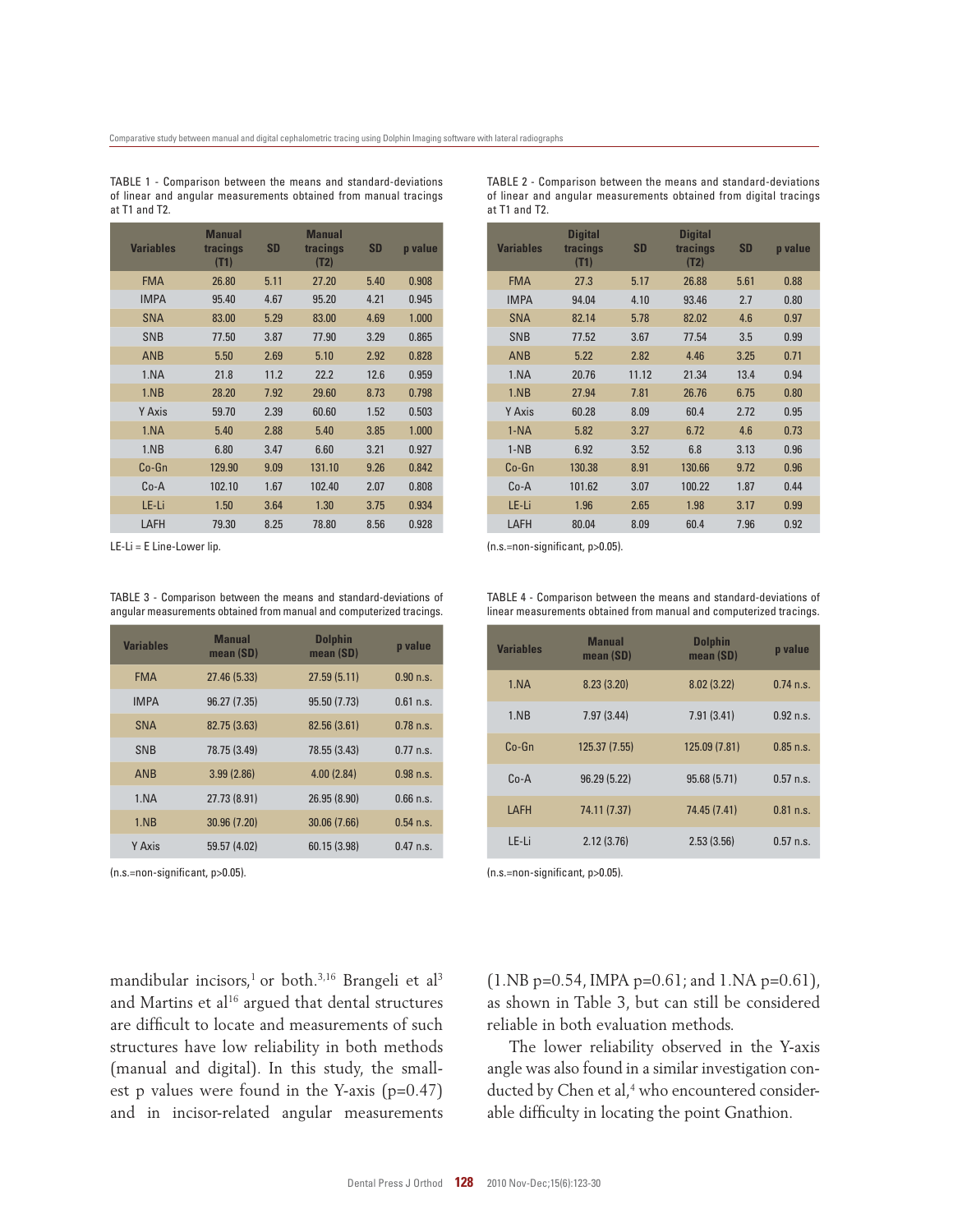It is a known fact that locating points on the apexes of incisors poses some serious difficulty in both radiographic film and scanned images. The latter can be even more challenging due to the presence of gray shades that merge in this region. Even when software features such as filtering and zooming are used, the task of locating these points is even more difficult than in X-ray films.<sup>27</sup> On the other hand, Albuquerque-Júnior and Almei $da<sup>1</sup>$  and Chen et al<sup>5</sup> argue that the computerized method is reliable as it exhibits lower error variance than the conventional method. Forsyth et al,<sup>11</sup> however, in 1996, asserted that errors in the identification of points, angular and linear measurements tend to occur more often in digital images than in conventional radiography. Nonetheless, since no significant differences were found in this study, the authors consider the digital method sufficiently reliable for use in Orthodontics.

Assessment of the linear values obtained in digital and manual tracings (Table 4) showed that this comparison did not yield any significant differences. Lower p values can be observed in the Co-A ( $p=0.57$ ) and LE-Li ( $p=0.57$ ) measures. Collins et al $^7$  found statistically significant differences in linear measurements but these authors compared the Dolphin measurements of scanned and photographed images and found linear distortions in the latter.

This study found that the digital method is reliable, corroborating most authors<sup>1,3,8,24,25,27</sup> who compared different cephalometric tracing methods and programs and indicated its use in orthodontic practice.

Nowadays, digitizing X-rays has become the preferred method to perform cephalometric measurements. As technology evolves it becomes increasingly easier for professionals to adapt to the many routine tasks of clinical practice. This scientific investigation supports other studies published in the literature,<sup>5,8,25,27</sup> which confirm the enhanced effectiveness provided by today's technological resources.

This study evaluated the reliability of angular and linear measurements in manual and computerized cephalometric tracings performed with the aid of Dolphin Imaging<sup>®</sup> 11.0 software. However, further studies should be performed using this computer program since it features other tools for cephalometric tracing, such as overlays, predictive tracings for orthognathic surgery and profile manipulation, in addition to the options provided by the 3D program itself, which involves three dimensions.

#### **CONCLUSIONS**

According to the methods used in this study and the results achieved by comparing angular and linear measurements of manual and digital tracings it is reasonable to conclude that the cephalometric program Dolphin Imaging® 11.0 can be used reliably as an aid in diagnosing, planning, monitoring and evaluating orthodontic treatment both in clinical and research settings.